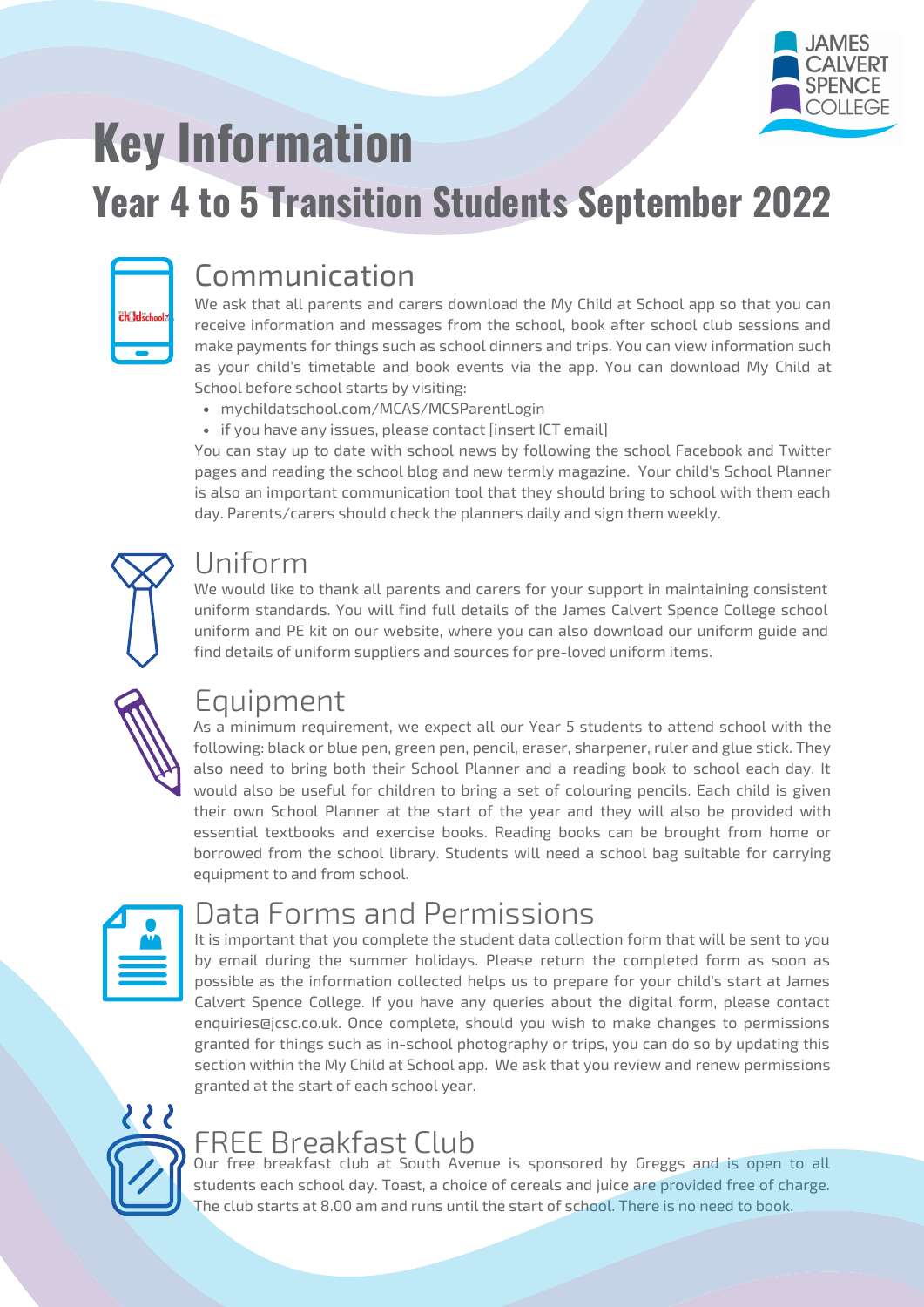

#### After School Club

The JCSC After School Club costs £6 per child, per session and runs every day from 3:10 pm until 5:30 pm prompt. Children enjoy a light meal such as pasta or a toastie and fresh fruit and juice is available. It's a place where your child can enjoy fun activities with their friends, including arts, crafts, games and outdoor play or they can use a quiet space to read a book or do their homework. You can book single sessions or make a regular booking for After School Club using the My Child at School app. Find out more about the club and funding options in our After School Club guide, which is available to download on the school website.



#### Transport

Many of our students live close by and so choose to walk to school. These students should remember to practise good road safety and to follow the Green Cross Code. There is a cycle rack where children can store bikes or scooters. If students need to arrive by car, we ask that drivers do not park close to the school, which is on a narrow residential street. We also ask that cars do not enter the car park at Acklington Road for safety reasons. South Avenue students who arrive by bus, walk to and from the other school site with staff members. Students going into Year 5 who need school transport should apply for a bus pass by visiting the Northumberland County Council website:

[form.northumberland.gov.uk/form/auto/pre\\_16\\_student\\_travel](https://form.northumberland.gov.uk/form/auto/pre_16_student_travel)



#### School Lunches

#### PAYING FOR SCHOOL MEALS

Students use our cashless catering system to purchase items in the school canteen, which is open at break times and lunch times.

#### ADDING MONEY TO STUDENT ACCOUNTS

Money can be added to a student's catering account digitally via the My Child at School App. Students can also hand money in to the school office.

#### FREE SCHOOL MEALS

If your child receives free school meals (FSM) a credit will be added to their catering account each day, this is removed if not used. Students can purchase extras above the allowance for a school meal by adding money to their account.

If you are unsure whether you are eligible for FSM, we would encourage you to check by visiting the Northumberland County Council website. Registering a student's entitlement to a FSM can help the school to unlock extra funding whether they decide to eat a FSM or bring a packed lunch.

#### Reading

Confident reading unlocks learning across all subjects. Year 5 students should read for

pleasure both in and out of school, they will also be read aloud to during Tutor Curriculum Time. All students have access to the school library, which is well-stocked with all kinds of books, which students can borrow and take home to read. Along with reading texts in lessons, staff share reading recommendations with students and parents. You can find reading recommendations and information about our reading focus and support for reading at JCSC by visiting the school website:

jcsc.co.uk/we-are-reading-jcsc/